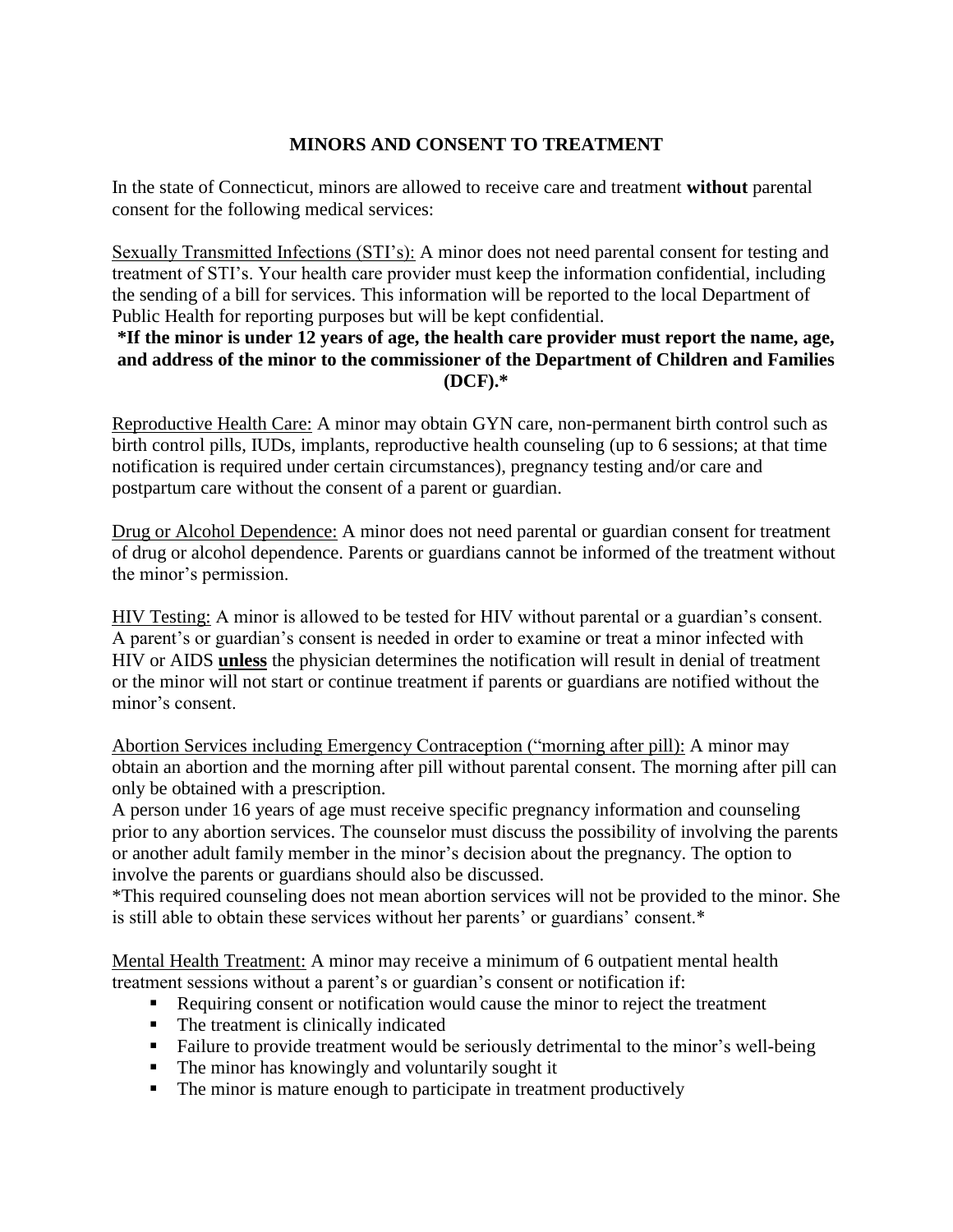# **"PAYING FOR TREATMENT"**

Often times, minors are covered under their parents' or guardians' health insurance which pays for health care services. It is important to know the insurance company will send the insurance policy holder, usually the parent(s) or guardian(s), an EOB or explanation of benefits. The EOB shows some confidential information such as the name of the patient, the care provided and the cost of the care. If a minor does not want their health care services information revealed through the EOB, she can choose to pay for the care directly.

It is important to know health care insurances will cover most medical expenses but not all. For those health care services that are not covered, **the patient is responsible for paying the costs and expenses for services received**. An uninformed parent or guardian **is not** responsible for treatment costs not covered by insurance. If the services will be too expensive, the minor should seek care at free or low-cost health care facilities. Under the Affordable Care Act, the following services are examples of what may be free for minors depending on their insurance plan:

- Preventive screening and counseling for STI's
- HIV testing
- Cervical Cancer screening
- Birth control counseling and birth control prescriptions
- Screening for interpersonal violence
- Counseling for depression
- Counseling for substance abuse

## **PARENTAL RIGHTS TO A MINOR'S MEDICAL RECORDS**

Although there is no Connecticut state law that governs parental access to the minor's protected health information, HIPAA regulations give health care providers discretion to grant or deny the parent or guardian access to the record. Under HIPAA regulations, parents can generally have access to and the right to control their minor's health record except. When one parent has legal custody of the minor, the non-custodial parent maintains the legal right to obtain the medical records unless there is an order from the Superior Court stating otherwise. In the case of joint custody, both parents can have access to medical records. An exception to this is:

- **1.** A situation where the minor legally obtained services without parental or guardian consent. *\*The minor's voluntary involvement of a parent or guardian does not change the minor's right to control the related health information.\**
- **2.** If the parent or guardian agrees the minor and health care provider may have a confidential relationship. *\*The parent or guardian may decide they want to know the health information being discussed.\**
- **3.** If allowing the parent or guardian to have access to the medical records will endanger the minor.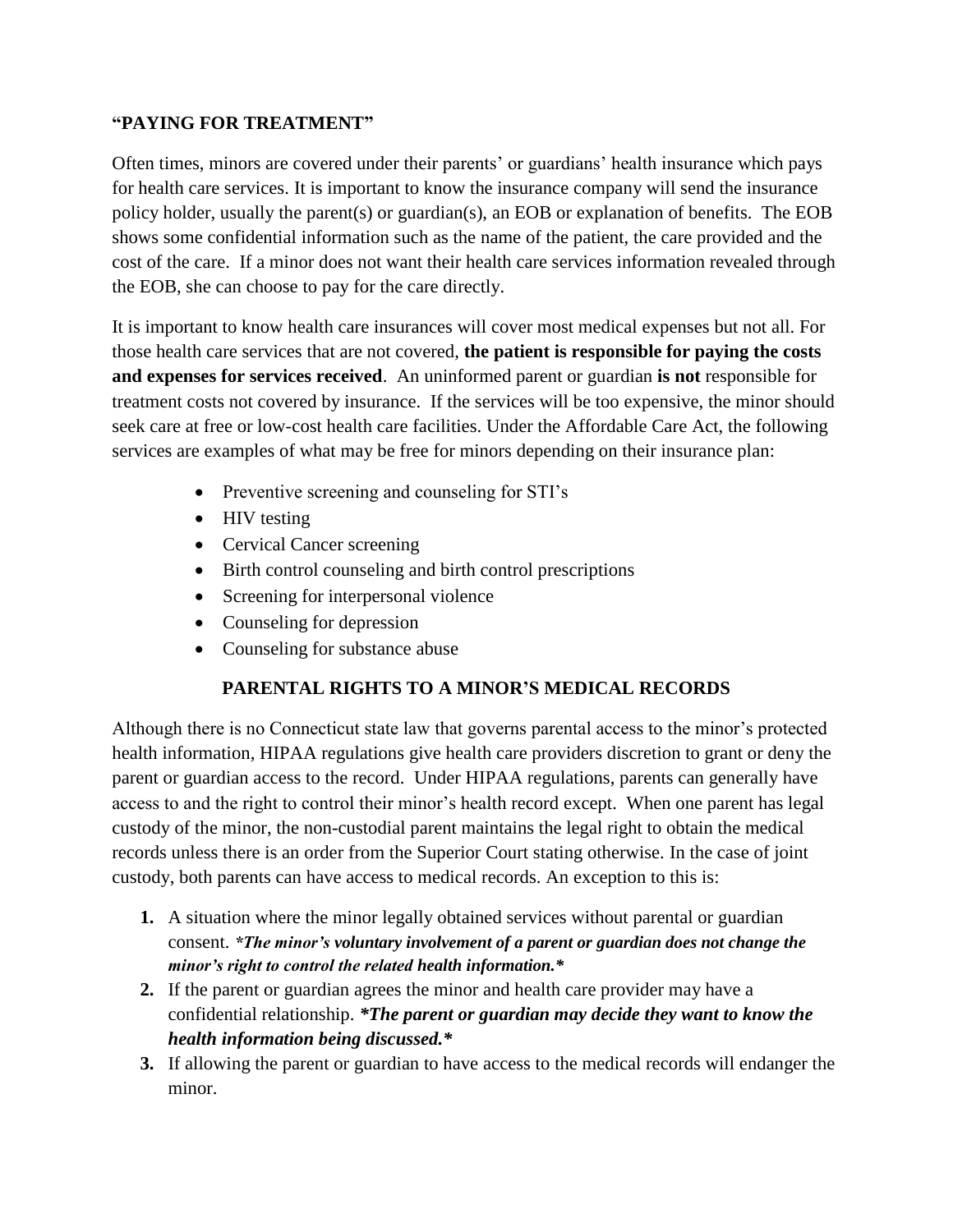# **DEFINITIONS**

**Minor**: A person under the age of eighteen years.

**Informed Consent**: Is an explanation of the treatment that will be provided. This includes the purpose of the treatment, the risks and benefits of the treatment and alternative treatments including no treatment. You as the patient must verbalize understanding of the treatment and voluntarily agree to the treatment or suggested treatment. Your medical provider will obtain a signed consent as receipt of your understanding.

**Parental Consent:** Consent of a parent or legal guardian. Only one parent need to give consent. In the case of joint legal custody, both parents share the responsibility for medical decision making. A legal sole custodian has the ultimate authority to make all medical decisions.

**Confidentiality:** Information related to the specific care and treatment a minor is allowed to receive without parental consent is kept between the minor and the health care provider. The information cannot be shared without the minor's written permission.

\**There are special circumstances where confidential information may be revealed to parents or guardians or proper authorities such as law enforcement or the Department of Children's and Families (DCF)\*.*

**Emancipated Minor:** A person 16 or 17 years of age who is voluntarily free from the care and control of their parents. This includes no longer receiving shelter, food or financial support from the parents. In Connecticut, becoming emancipated is only done through the court system.

**Mature Minor:** A minor who judicially is recognized as a person possessing cognitive ability and comprehension. This is not based on chronological age.

**HIPAA:** Stands for the Health Insurance Portability and Accountability Act of 1996. These are rules that give you rights to know and control how your private health information gets used. Under HIPAA laws you can, ask for copies of your health information, make appropriate changes to your record and must give consent to share your health information. As your health care provider, we will abide by all HIPAA laws and protect your health information as required by law.

**Mandated Reporter of Abuse/Neglect:** Professionals who are required by law to report suspected child abuse and/or neglect or report a risk of harm to a minor. As your health care provider, we will report child abuse or neglect or suspected child abuse and/or neglect to appropriate authorities as required by law.

**Mandated Reporter of Sexual Activity (Statutory Rape)**: Regardless if permission was given, we are required by law to report when a person 13 years of age but under 16 has engaged in sexual activity with someone who is 3 or more years older OR when a person is under 13 years of age who has engaged in sexual activity with someone who is 2 years older. Also, in some cases, when an older person has a position of power or influence over a person under 18, sex or sexual contact between those two people can be statutory rape. Examples of this would be any sexual contact between someone under 18 and his/her guardian, coach, probation officer, therapist, employer, or someone who works at a school in her district.